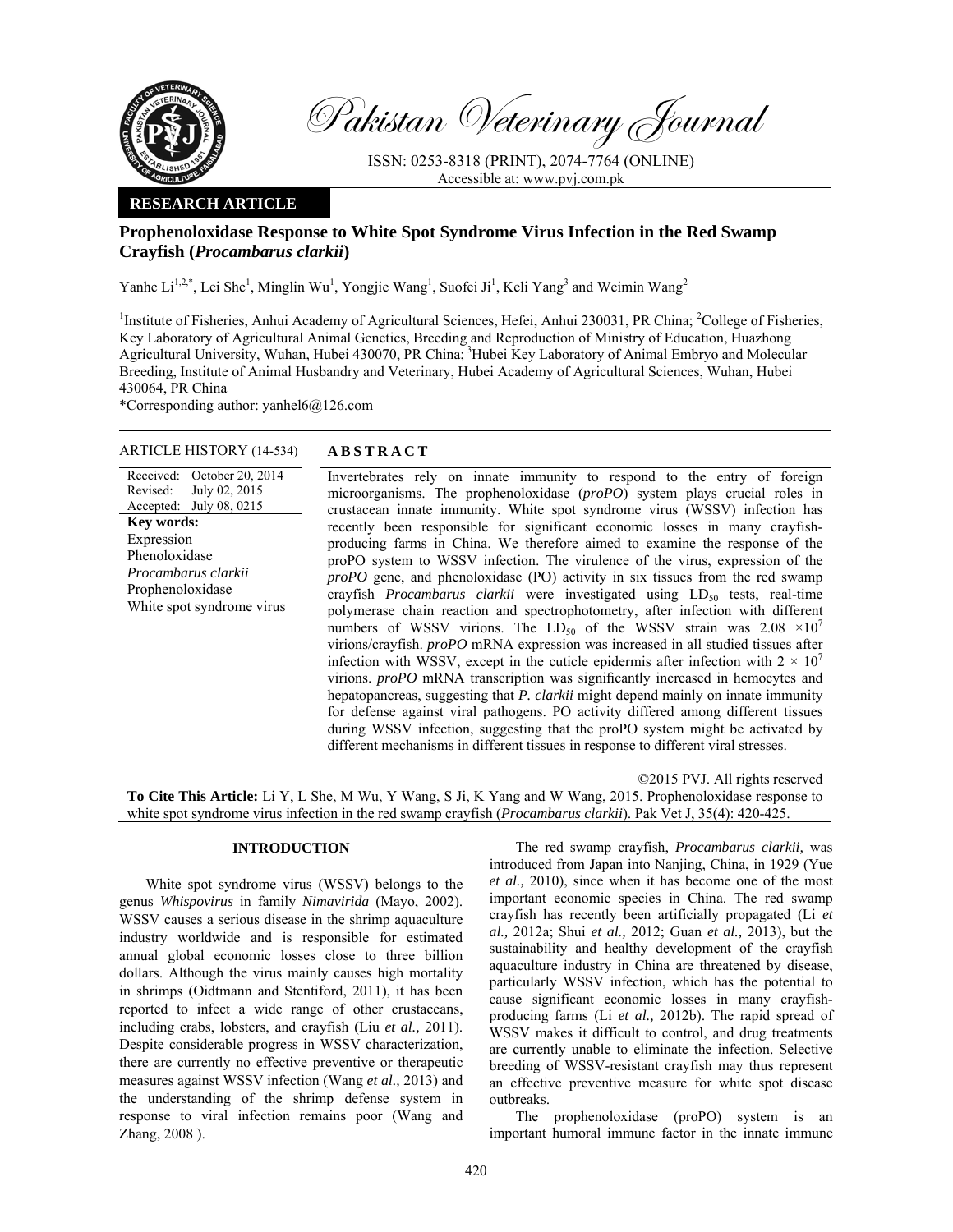system. Crustacean innate immunity comprises humoral immunity represented by melanization via the proPOactivating system, and cellular immunity represented by phagocytosis. Activation of the proPO cascade triggers proPO synthesis in hemocytes and its storage in granules (Jearaphunt *et al.,* 2014). PO can catalyze the oxidation of phenolic substances to quinones, which are then further polymerized non-enzymatically to melanin (Cerenius *et al.,* 2008). The activated innate immune system also employs phagocytosis to eliminate microbes or foreign particles. Investigation of the proPO-activating system in *P. clarkii* could improve our understanding of this system, and may thus be useful for developing strategies to prevent infectious diseases (Li *et al.,* 2012b). In the previous study, *proPO* expression was increased in some tissues after stimulation by WSSV (Li *et al.,* 2012b). Furthermore, not all WSSV-infected crayfish died, indicating the existence of WSSV-resistant crayfish. However, the effects of WSSV infection on *proPO*  expression and PO activity in *P. clarkii* remain unclear. In the present study, the virulence of the virus, and the timeand organ-dependence of *proPO* mRNA transcription and PO activity in six tissues from *P. clarkii* infected with WSSV were investigated to understand *proPO* expression and PO activity in freshwater crayfish. The results might help in the management of crayfish farming and contribute to the selective breeding of WSSV-resistant

## **MATERIALS AND METHODS**

crayfish in the future.

**Experimental** *P. clarkii* **preparation:** *P. clarkii*, 35-40 g in body weight, were kept in aquaria with a circulating biofilter system, and fed twice daily with commercial feed. Each crayfish was confirmed to be WSSV-free as reported (Park *et al.,* 2013).

**Preparation of WSSV solution:** Hemocytes of WSSVinfected crayfish were drawn and centrifuged at 3,000 *g* for 20 min at 4ºC. The supernatant was re-centrifuged and filtered through a 0.22-µm filter. WSSV in hemocytes was confirmed as above. WSSV-free hemocytes were prepared as a negative control.

**Determination of LD<sub>50</sub>:** Dilutions of the WSSV strain were prepared. The desired numbers of virions were contained in 100 µL of PBS (pH 7.2). Each crayfish was infected with the WSSV strain from 6.25  $\times$  10<sup>6</sup> to 1.0  $\times$ 10<sup>8</sup> virions/crayfish by intramuscular injection. The control was injected with 100  $\mu$ L PBS. The LD<sub>50</sub> was calculated using the method of Reed and Muench (1938).

**WSSV infection:** The viral inoculum was prepared as described (Wang *et al.,* 2009). The control group was injected with 100 µL PBS. The three experimental groups were injected with 100 µL PBS containing the WSSV strain at  $1 \times 10^7$ ,  $2 \times 10^7$ , and  $3 \times 10^7$  virions per crayfish, respectively.

**Sample collection:** Hemocytes were collected using anticoagulant-modified Alservier's solution (pH 7.0, 1:1), and isolated by centrifugation at 800 *g* at 4 ºC for 15 min. Total RNA was extracted. The tissues were dissected out,

and preserved in RNA protection liquid until RNA extraction. Five crayfish from each group were collected for real-time PCR at 0, 3, 6, 12, 24, 48, 72 and 96 hpi.

**Total RNA extraction and first-strand cDNA synthesis:** Total RNA was extracted and first-strand cDNA was synthesized according to the protocols used by Li *et al.* (2012b).

**Tissue tropism of** *proPO***:** For each tissue, three pooled samples were collected, with each pooled sample derived from five crayfish. β-actin was used as a control, and RT-PCR was performed using primers designed by Li *et al.* (2011) (Table 1).

**Quantification of** *proPO* **mRNA expression:** Real-time PCR assays were carried out following the protocols used by Li et al. (2012b). The primers were showed in Table 1. The  $prob$  expression level was calculated by  $2^{\Delta CT}$ (Livak and Schmittgen, 2001). All data were given in terms of relative mRNA expressed as mean±SD.

**PO activity assay:** PO activity was measured using L-DOPA (L-3, 4-dihydroxyphenylalanine, Sigma) as the substrate and trypsin (Sigma) as the activator. L-DOPA buffer only was used as a control. One unit of enzyme activity was defined as an increase in absorbance of 0.001  $min^{-1}$  mg<sup>-1</sup> protein (Ji *et al.*, 2011). Tissues were homogenized in PBS (pH 7.2, 4°C) and diluted to 0.1 g/ml. PO activity in tissues was measured as above.

**Statistical analyses:** For statistical analyses, mean±SD were calculated using Microsoft Excel 2003 and one-way analyses of variance (ANOVA) and cross-table analyses were performed using SPSS 13.0 software (SPSS). The data were analyzed by *t*-tests and P<0.05 was considered statistically significant.

### **RESULTS**

**LD<sub>50</sub>** of the virus: Virus virulence was assessed in five groups of 10 crayfish each. The  $LD_{50}$  of the WSSV strain was  $2.08 \times 10^7$  virions/crayfish (Table 2).

**Tissue tropism of** *proPO***:** The expression levels of *proPO* mRNA in different tissues collected from normal crayfish were investigated by RT-PCR analysis. *proPO*  transcripts were expressed in all the collected tissues (Fig. 1), with higher levels in hemocytes and hepatopancreas, and lower levels in the branchia and heart.

**Expression of** *proPO* **in tissues after infection with WSSV** at  $1 \times 10^7$  virions/crayfish: The expression of *proPO* mRNA in *P. clarkii* tissues after infection with WSSV at  $1 \times 10^7$  copies/crayfish is shown in Table 3. *proPO* expression increased in all six studied tissues. Expression of *proPO* in the branchia increased significantly from 6 to 48 h post-infection (hpi) in the experimental group (P<0.05), while *proPO* expression in the cuticle epidermis increased slowly from 3 to 24 hpi (P<0.05) and then slowly decreased from 24 to 96 hpi in the experimental group. Expression in hemocytes increased significantly  $(P<0.05)$  from 6 to 96 hpi in the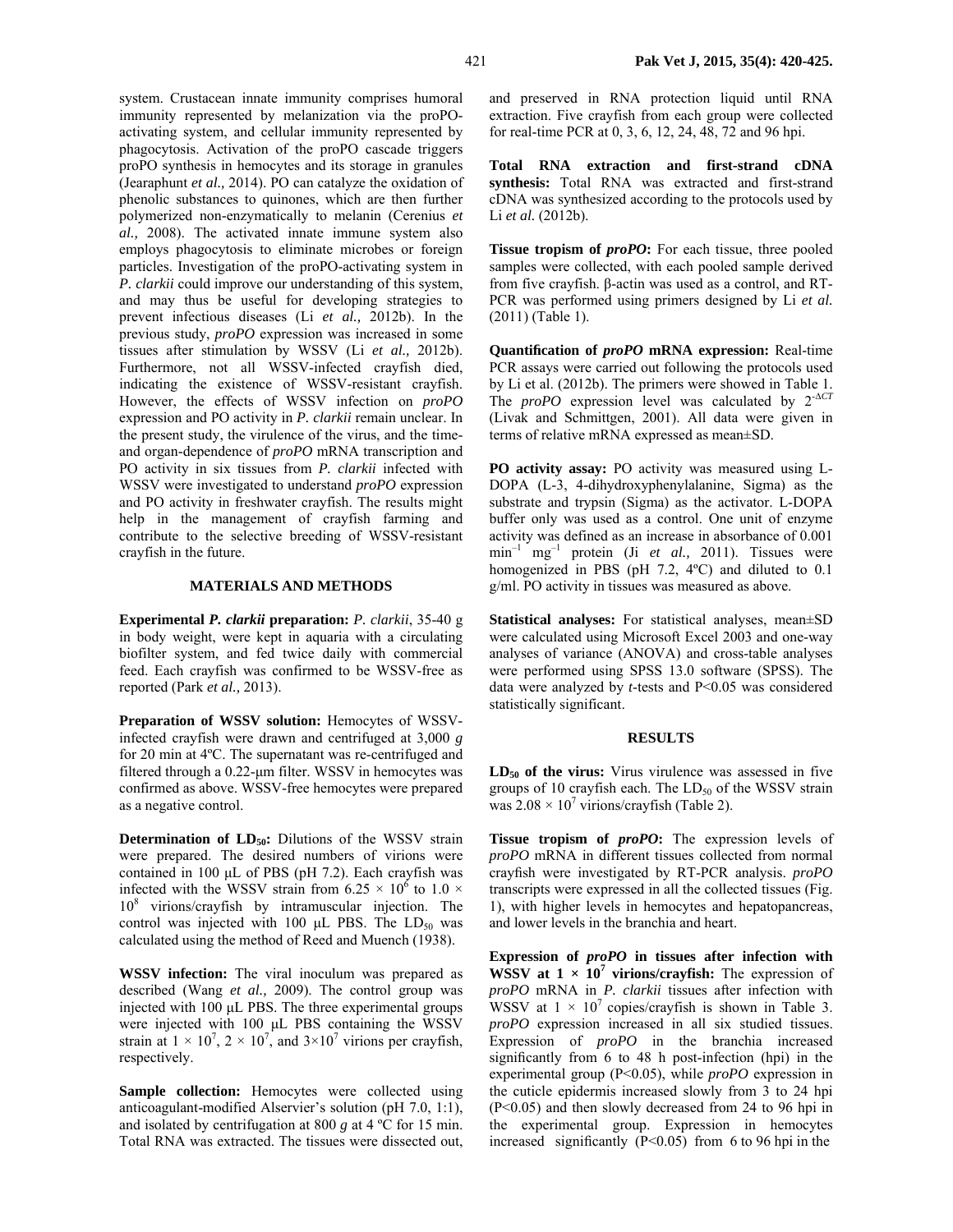**Table 1:** The primer sequences for analysis of *proPO* expression in the six tissues of *Procambarus clarkii*

| Primer                       | Primer sequence (5'-3')     | Position       |
|------------------------------|-----------------------------|----------------|
| proPO <sub>RT</sub><br>PCR-F | <b>GCCAGGATAATACCCTACTC</b> | 801<br>820     |
| proPO <sub>RT</sub><br>PCR-R | TGTCATGGCAGAATGCCAGC        | 1.094<br>1,075 |
| proPO<br><b>OPCR-F</b>       | GCACAAGTTTGTGGACGACGTC      | 1,174<br>1,195 |
| proPO<br><b>OPCR-R</b>       | GTCCATCTCAGCCCAGAGGAG       | 1,549<br>1,529 |
| $\beta$ -actin RT<br>PCR-F   | GAYGAYATGGAGAAGATCTGG       |                |
| $\beta$ -actin RT<br>PCR-R   | <b>CCRGGGTACATGGTGGTRCC</b> |                |
| β-actin<br><b>OPCR-F</b>     | AGTAGCCGCCCTGGTTGTAGAC      |                |
| β-actin<br>OPCR-R            | <b>TTCTCCATGTCGTCCCAGT</b>  |                |

Table 2: The duration of the LD<sub>50</sub> study of WSSV in *Procambarus clarkii* Group Challenge dose (virions) Dead  $%$  Value of LD $_{50}$  (virions)

| ----    |   |                      |    | - --- - |    | $\frac{1}{2}$ and $\frac{1}{2}$ is $\frac{1}{2}$ in $\frac{1}{2}$ in $\frac{1}{2}$ is $\frac{1}{2}$ |  |  |
|---------|---|----------------------|----|---------|----|-----------------------------------------------------------------------------------------------------|--|--|
|         |   | $1.0 \times 10^{8}$  |    | 100     |    | $2.08 \times 10^{7}$                                                                                |  |  |
| 7       |   | $5.0 \times 10^{7}$  |    | 70      |    |                                                                                                     |  |  |
| 3       |   | $2.5 \times 10^7$    |    | 60      |    |                                                                                                     |  |  |
| 4       |   | $1.25 \times 10^{7}$ |    | 40      |    |                                                                                                     |  |  |
| 5       |   | $6.25 \times 10^{6}$ |    | 0       |    |                                                                                                     |  |  |
| control |   |                      |    | 0       |    |                                                                                                     |  |  |
|         |   |                      |    |         |    |                                                                                                     |  |  |
| Marker  | в | C                    | Hc | Hp      | Ht | м                                                                                                   |  |  |



**Fig. 1:** Tissue tropism analysis of *Procambarus clarkii* prophenoloxidase (*proPO*) by a RT-PCR approach. Marker, DL2000; B, branchia; C, cuticle epidermis; Hc, hemocytes; Hp, hepatopancreas; Ht, heart; M, muscles. β-actin was used as an internal control to indicate and standardize the amount of the cDNA template in RT-PCR.

experimental group, while expression of *proPO* in the heart increased slowly from 3 hpi, peaked at 12 hpi (P<0.05), and then slowly decreased from 24 to 96 hpi in the experimental group. *proPO* expression in the hepatopancreas increased from 3 to 96 hpi in the infected group, and showed significant up-regulation at 48 hpi (P<0.05) compared with the control group. The expression of *proPO* in muscle tissue increased from 6 to 96 hpi in the experimental group, and then decreased from a maximum at 48 hpi to 96 hpi in the experimental group.

**Expression of** *proPO* **in tissues after infection with WSSV** at  $2 \times 10^7$  virions/crayfish: The expression profiles of *proPO* after infection with  $2 \times 10^7$  copies WSSV are shown in Table 3. The mRNA levels of *proPO* were increased in the branchia and heart at 3 hpi, and reached a maximum at 12 hpi, while levels in the hepatopancreas were decreased at 24 hpi (P<0.05) and upregulated to a maximum at 48 hpi. The *proPO* levels in muscle and branchia tissues increased sharply to a peak at 12 hpi, and then declined slowly to normal levels at 96 hpi. In the cuticle epidermis, *proPO* expression slowly decreased to its lowest level at 12 hpi and was then upregulated sharply to a maximum at 24 hpi. The expression levels in the hemocytes increased slowly up to 24 hpi and remained at a high level until 96 hpi.

**Expression of** *proPO* **in tissues after infection with WSSV at 3**  $\times$  **10<sup>7</sup> virions/crayfish:** Expression levels of *proPO* increased in all six studied tissues after infection with  $3 \times 10^7$  copies of WSSV. In the branchia, cuticle epidermis and hepatopancreas, *proPO* expression increased significantly (P<0.05) from 12 to 72 hpi in the experimental group, while levels increased significantly (P<0.05) from 6 to 48 hpi in the hemocytes and heart in the experimental group. The expression of *proPO* in the muscle increased slowly from 6 to 72 hpi in muscle, with a significant increase (P<0.05) from 12 to 48 hpi in the experimental group (Table 3).

**Table 3:** The mRNA level expression of *proPO* after WSSV infection in the six tissues of *Procambarus clarkii*

| <b>Tissue</b>        | Dose                     |                  |                  |                               |                               | Relative expression (hpi)     |                               |                               |                               |
|----------------------|--------------------------|------------------|------------------|-------------------------------|-------------------------------|-------------------------------|-------------------------------|-------------------------------|-------------------------------|
|                      | (virions)                | 0                | 3                | 6                             | 12                            | 24                            | 48                            | $\overline{72}$               | 96                            |
| <b>Branchia</b>      | $\times 10^{7}$          | $0.20 \pm 0.014$ | $0.32 \pm 0.016$ | $0.35 \pm 0.011$ <sup>a</sup> | $0.46 \pm 0.020^b$            | $0.48 \pm 0.015^b$            | $0.36 \pm 0.012$ <sup>a</sup> | $0.28 \pm 0.014$              | $0.23 \pm 0.012$              |
|                      | $2 \times 10^{7}$        | $0.20 \pm 0.015$ | $0.28 \pm 0.013$ | $0.31 \pm 0.018$              | $0.44 \pm 0.019^b$            | $0.36 \pm 0.014^b$            | $0.32 \pm 0.015$ <sup>a</sup> | $0.30 \pm 0.016^a$            | $0.23 \pm 0.014$              |
|                      | $3 \times 10^{7}$        | $0.22 \pm 0.014$ | $0.32 \pm 0.012$ | $0.39 \pm 0.016$              | $0.67 \pm 0.021$ <sup>b</sup> | $0.56 \pm 0.014$ <sup>b</sup> | $0.49 \pm 0.014^b$            | $0.42 \pm 0.014$ <sup>a</sup> | $0.32 \pm 0.015$              |
|                      | Control                  | $0.20 \pm 0.016$ | $0.24 \pm 0.014$ | $0.26 \pm 0.021$              | $0.25 \pm 0.016$              | $0.20 \pm 0.011$              | $0.21 \pm 0.010$              | $0.21 \pm 0.013$              | $0.20 \pm 0.015$              |
| Cuticle<br>epidermis | $\times 10^7$            | $0.34 \pm 0.018$ | $0.42 \pm 0.022$ | $0.46 \pm 0.013$              | $0.5 \pm 0.018$               | $0.60 \pm 0.016^b$            | $0.53 \pm 0.014$ <sup>a</sup> | $0.42 \pm 0.017$              | $0.36 \pm 0.018$              |
|                      | $2 \times 10^{7}$        | $0.34 \pm 0.020$ | $0.29 \pm 0.021$ | $0.3 \pm 0.017$               | $0.32 \pm 0.032$              | $0.42 \pm 0.022$ <sup>a</sup> | $0.31 \pm 0.018$              | $0.28 \pm 0.022$              | $0.23 \pm 0.025$              |
|                      | $3 \times 10^{7}$        | $0.33 \pm 0.017$ | $0.39 \pm 0.024$ | $0.45 \pm 0.016$              | $0.52 \pm 0.019$ <sup>a</sup> | $0.59 \pm 0.015^b$            | $0.50 \pm 0.012$ <sup>a</sup> | $0.48 \pm 0.024$ <sup>a</sup> | $0.36 \pm 0.022$              |
|                      | Control                  | $0.36 \pm 0.015$ | $0.38 \pm 0.022$ | $0.40 \pm 0.014$              | $0.34 \pm 0.024$              | $0.33 \pm 0.014$              | $0.34 \pm 0.016$              | $0.35 \pm 0.018$              | $0.33 \pm 0.024$              |
| Haemocytes           | $\times 10^7$            | $1.01 \pm 0.015$ | $1.21 \pm 0.016$ | $1.42 \pm 0.022$              | $1.82 \pm 0.028$ <sup>b</sup> | $2.32 \pm 0.021$ <sup>b</sup> | $1.81 \pm 0.015^b$            | $1.61 \pm 0.032$ <sup>a</sup> | $1.41 \pm 0.025$ <sup>a</sup> |
|                      | $2 \times 10^{7}$        | $1.12 \pm 0.022$ | $1.22 \pm 0.018$ | $1.33 \pm 0.019$              | $1.41 \pm 0.025$ <sup>a</sup> | $1.61 \pm 0.016^a$            | $1.22 \pm 0.024$              | $1.42 \pm 0.024$              | $1.21 \pm 0.018$              |
|                      | $3 \times 10^{7}$        | $1.11 \pm 0.018$ | $1.21 \pm 0.015$ | $1.71 \pm 0.014$ <sup>a</sup> | $2.41 \pm 0.026^b$            | $3.11 \pm 0.022^b$            | $2.13 \pm 0.022^b$            | $1.41 \pm 0.031$              | $1.22 \pm 0.022$              |
|                      | Control                  | $0.92 \pm 0.016$ | $1.02 \pm 0.016$ | $1.12 \pm 0.016$              | $1.01 \pm 0.023$              | $1.21 \pm 0.024$              | $1.11 \pm 0.023$              | $1.06 \pm 0.019$              | $1.02 \pm 0.031$              |
|                      | $\times 10^7$            | $0.31 \pm 0.022$ | $0.33 \pm 0.031$ | $0.35 \pm 0.018$              | $0.46 \pm 0.023$ <sup>a</sup> | $0.40 \pm 0.018$              | $0.36 \pm 0.022$              | $0.33 \pm 0.019$              | $0.31 \pm 0.018$              |
| Heart                | $2 \times 10^{7}$        | $0.32 \pm 0.025$ | $0.34 \pm 0.022$ | $0.35 \pm 0.022$              | $0.46 \pm 0.025$ <sup>a</sup> | $0.40 \pm 0.015$              | $0.36 \pm 0.031$              | $0.33 \pm 0.024$              | $0.32 \pm 0.014$              |
|                      | $3 \times 10^{7}$        | $0.32 \pm 0.015$ | $0.38 \pm 0.018$ | $0.56 \pm 0.024^b$            | $0.50 \pm 0.019$ <sup>a</sup> | $0.46 \pm 0.019$ <sup>a</sup> | $0.40 \pm 0.019$              | $0.36 \pm 0.022$              | $0.33 \pm 0.015$              |
|                      | Control                  | $0.30 \pm 0.017$ | $0.31 \pm 0.016$ | $0.30 \pm 0.026$              | $0.32 \pm 0.018$              | $0.31 \pm 0.022$              | $0.30 \pm 0.016$              | $0.31 \pm 0.021$              | $0.30 \pm 0.024$              |
| Hepatopancreas       | $\times 10^7$            | $0.81 \pm 0.022$ | $0.84 \pm 0.031$ | $0.89 + 0.026$                | $0.94 \pm 0.019^a$            | $0.99 \pm 0.028$              | $1.20 \pm 0.017$ <sup>a</sup> | $0.90 \pm 0.017$              | $0.84 \pm 0.016$              |
|                      | $2 \times 10^{7}$        | $0.82 \pm 0.025$ | $0.86 \pm 0.022$ | $0.90 \pm 0.025$              | $0.96 \pm 0.021$              | $1.21 \pm 0.032$ <sup>a</sup> | $1.40 \pm 0.013$ <sup>a</sup> | $0.95 \pm 0.025$              | $0.86 \pm 0.022$              |
|                      | $3 \times 10^{7}$        | $0.79 \pm 0.019$ | $0.96 \pm 0.018$ | $0.99 \pm 0.022$              | $1.32 \pm 0.023$ <sup>a</sup> | $1.58 \pm 0.026^{\circ}$      | $1.36 \pm 0.015^{\circ}$      | $1.25 \pm 0.027$ <sup>a</sup> | $0.98 \pm 0.024$              |
|                      | Control                  | $0.80 \pm 0.023$ | $0.81 \pm 0.026$ | $0.82 \pm 0.024$              | $0.80 \pm 0.020$              | $0.81 \pm 0.022$              | $0.82 \pm 0.021$              | $0.81 \pm 0.023$              | $0.81 \pm 0.018$              |
| Muscle               | $\vert \times \vert 0^7$ | $0.61 \pm 0.032$ | $0.65 \pm 0.041$ | $0.68 \pm 0.032$              | $0.72 \pm 0.032$              | $0.96 \pm 0.018$ <sup>a</sup> | $1.10\pm0.031^{b}$            | $0.89 \pm 0.015$              | $0.64 \pm 0.026$              |
|                      | $2 \times 10^{7}$        | $0.63 \pm 0.019$ | $0.66 \pm 0.036$ | $0.74 \pm 0.012$              | $1.05 \pm 0.026^b$            | $0.97 \pm 0.015$ <sup>a</sup> | $0.88 + 0.028$                | $0.76 \pm 0.023$              | $0.68 \pm 0.022$              |
|                      | $3 \times 10^{7}$        | $0.60 \pm 0.025$ | $0.68 + 0.028$   | $0.74 \pm 0.012$              | $0.93 \pm 0.040$ <sup>a</sup> | $0.85 \pm 0.022$              | $0.86 \pm 0.019$              | $0.78 \pm 0.018$              | $0.66 \pm 0.018$              |
|                      | Control                  | $0.60 \pm 0.035$ | $0.61 \pm 0.025$ | $0.6 \pm 0.012$               | $0.61 \pm 0.034$              | $0.62 \pm 0.019$              | $0.60 \pm 0.022$              | $0.62 \pm 0.026$              | $0.61 \pm 0.016$              |

The superscript a means P<0.05, b means P<0.01 (n=5).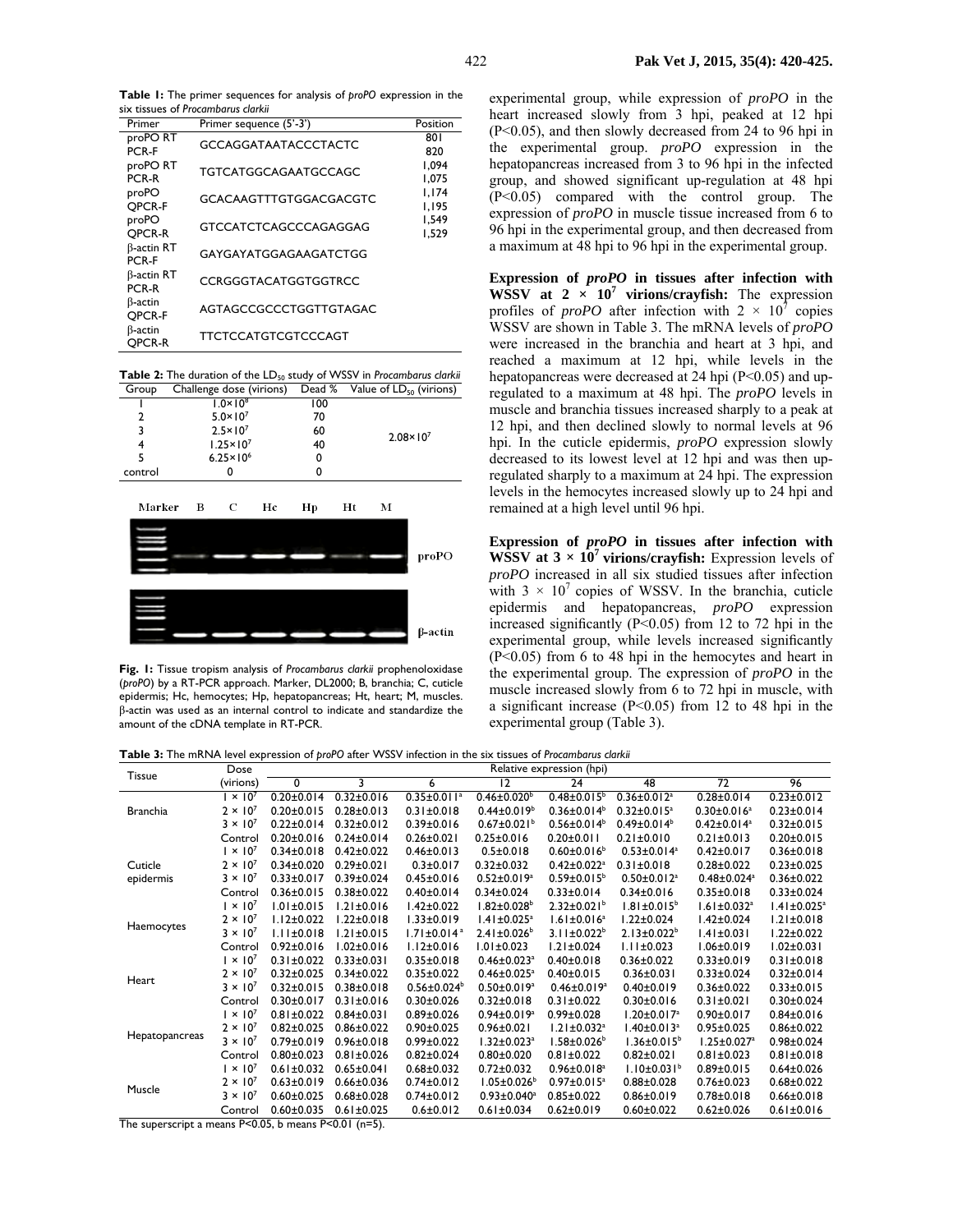

Fig. 2: PO activity after 1× 10<sup>7</sup>, 2× 10<sup>7</sup> and 3 × 10<sup>7</sup> virions/crayfish WSSV infection in the six studied tissues of *P. clarkii* at 0, 3, 6, 12, 24, 48, 72, and 96 hpi. a) | × 10<sup>7</sup> virions/crayfish WSSV infected group; b) 2 × 10<sup>7</sup> virions/crayfish WSSV infected group; c) 3 × 10<sup>7</sup> virions/crayfish WSSV infected group. Error bars represent the ±SD of five crayfish across three independent measure (n=5, \*P<0.05, \*\*P<0.01).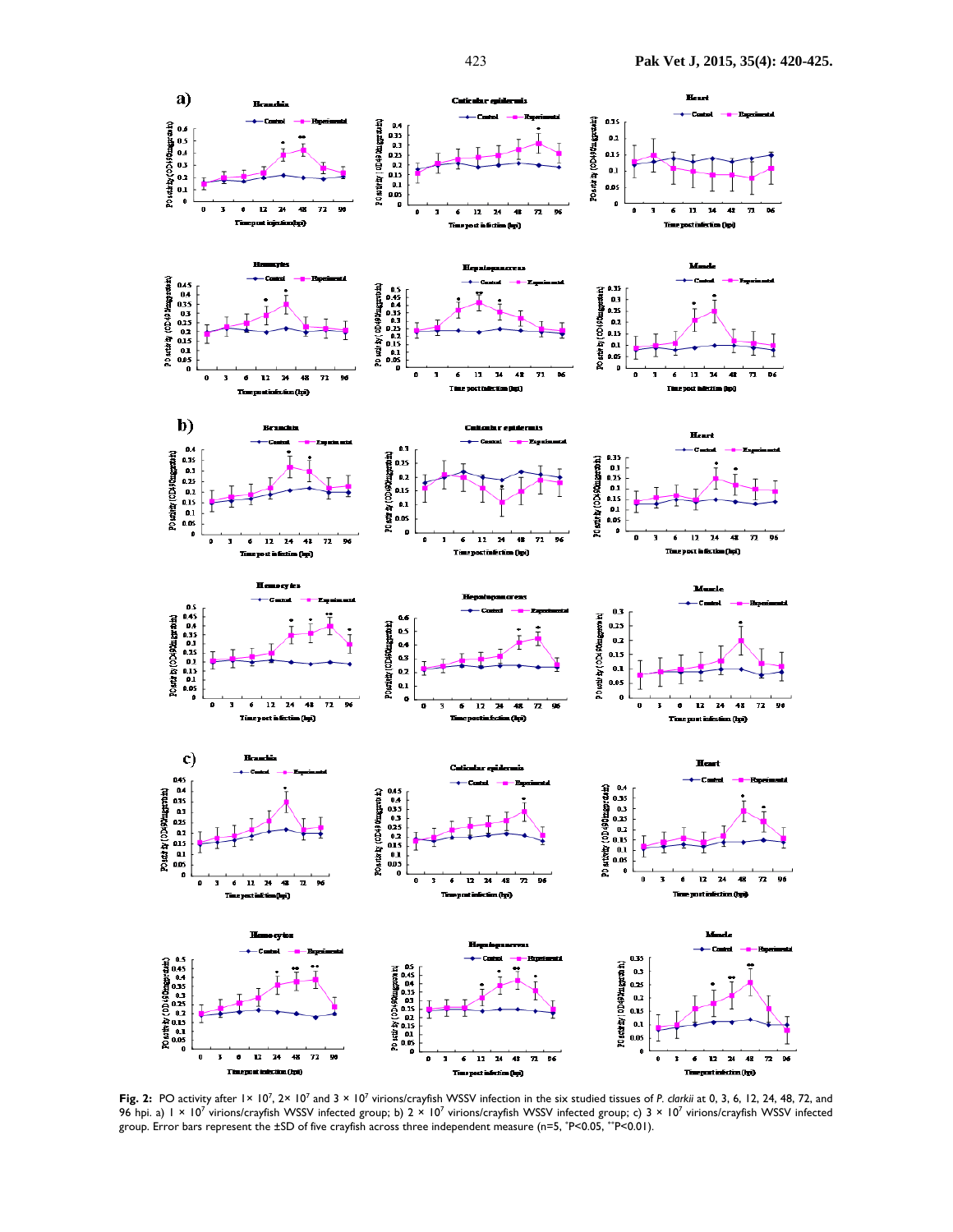**PO activity in tissues after infection with WSSV at 1 × 10<sup>7</sup> virions/crayfish:** The PO activities in tissues after treatment with WSSV at  $1 \times 10^7$  virions/crayfish are shown in Fig. 2a. PO activities were higher in the branchia, cuticle epidermis, hepatopancreas, hemocytes, and muscle from 6 hpi, compared with the PBS-injected group. PO activity was significantly increased (P<0.05) in the branchia at 12 hpi and further increased at 24 hpi. PO was also significantly increased in cuticle epidermis and muscle in the experimental group from 12-24 hpi (P<0.05). PO activity was significantly increased in the hepatopancreas (P<0.05) at 6 and 24 hpi, and further increased at 12 hpi in the experimental group. However, PO activity in the heart was lower in the experimental group than in the PBS-injected group, reaching a minimum at 72 hpi.

**PO activity in tissues after infection with WSSV at 2 × 10<sup>7</sup> virions/crayfish:** PO activities in the branchia, hemocytes, heart, hepatopancreas, and muscle were increased from 6-96 hpi with WSSV at  $2 \times 10^7$ virions/crayfish, but decreased in cuticle epidermis. PO activities were significantly increased in hemocytes (P<0.05) at 24, 48, and 96 hpi, and further increased (P<0.01) at 72 hpi in the experimental group. PO activities were significantly increased (P<0.05) in the branchia, heart, hepatopancreas, and muscle in the experimental group at 48 hpi. However, PO activity was significantly decreased in the cuticle epidermis  $(P<0.05)$ at 24 hpi (Fig. 2b).

**PO activity in tissues after infection with WSSV at 3 × 107 virions/crayfish:** PO activity increased in all six studied tissues of *P. clarkii* after infection with WSSV at  $3 \times 10^7$  virions/crayfish. Activities in the branchia and cuticle epidermis were significantly increased (P<0.05) at 48 and 72 hpi, respectively. Activities in the hemocytes, hepatopancreas and muscle were highly significantly increased (P<0.01) at 48 hpi, and significantly increased in heart  $(P<0.05)$  from 48-72 hpi in the experimental group (Fig. 2c).

## **DISCUSSION**

WSSV has caused significant economic losses to the shrimp-farming industry worldwide since 1993 (Musthaq *et al.,* 2011). The red swamp crayfish is a host of WSSV, which has recently become one of the most serious causes of disease in cultivated crayfish in China (Li *et al.,* 2012b). There are currently no effective measures for controlling virulence of WSSV which is dependent on its propagation ability and tissue tropism, and host resistance which plays significant roles in determining infection outcomes (Sun *et al.,* 2013). It is therefore essential to elucidate the interactions between WSSV and its host(s), in terms of both the host immune response and WSSV pathogenesis. In the present study, the virulence of WSSV and the molecular mechanisms in crayfish infected were investigated with different numbers of WSSV virions. The LD<sub>50</sub> of WSSV was  $2.08 \times 10^7$  virions/crayfish. The results suggested that the strain of WSSV used in the present study was not 100% lethal to crayfish under laboratory conditions, suggesting the existence of WSSV-

resistant crayfish that may be suitable for selective breeding for WSSV resistance.

Analysis of the tissue distribution of *proPO* mRNA showed that it was more highly-expressed in hemocytes and hepatopancreas, which was consistent with previous reports (Liu *et al.,* 2006; Li *et al.,* 2012b; Liu *et al.,* 2013). In this study, *proPO* expression levels and PO activity post-WSSV infection varied among crayfish tissues in time- and concentration-dependent manners. These results indicated that the crayfish defense against the invading virus involves the induction and secretion of *proPO* into the circulating hemolymph, confirming the importance of *proPO* mRNA expression in hemocytes and the hepatopancreas as an important factor in the defense against WSSV infection in red swamp crayfish *P. clarkii* and other crustaceans.

The proPO system plays a vital role in antigen recognition and denaturation in innate immunity (Cerenius *et al.,* 2008), and is normally activated by invading microorganisms or parasites. Like other crustaceans, *P. clarkii* depends on its innate immune system to defend itself against pathogens. The apparent up-regulation of PO activity in hemocytes and the hepatopancreas in WSSV-infected *P. clarkii* in the present study indicated the involvement of these tissues in the crayfish antiviral immune response, in accordance with previous reports in *Scylla serrata* (Liu *et al.,* 2011).

The expression profiles of *proPO* mRNA after infection with different numbers of WSSV virions will help to clarify the implications of its function in the defense system (Jearaphunt *et al.,* 2014). In this study, *proPO* mRNA transcription was significantly increased in hemocytes and the hepatopancreas at most time points after infection with WSSV, confirming the idea that *P. clarkii* might depend mainly on the innate immune system to defend against viral pathogens. Furthermore, the results also suggest that *P. clarkii* attempted to control pathogenic microbes such as WSSV at various time points post-infection. Variations in *proPO* mRNA expression levels among tissues indicates that *proPO* was actively involved in the immune system of crayfish, thus helping it fight against the entry of pathogens.

Calreticulin responds to WSSV infection by increasing mRNA and protein expression and by delaying apoptosis (Watthanasurorot *et al.,* 2014). It is possible that proPO might interfere with WSSV replication through binding nucleocapsid proteins. This possibility should be investigated in future studies.

In the present study, PO activity was high in *P. clarkii* infected with different numbers of virions. These observations indicated that *P. clarkii* responded to WSSV injection, as shown by the detection of high proPO expression during the study period, and further suggested that high levels of proPO and PO may enhance the resistance of *P. clarkii* to WSSV (Clark *et al.,* 2013).

**Conclusion:** In this study, the results of tissue tropism, real-time PCR analysis and PO activity assays showed that the *proPO* played an important role in the crayfish immune system, and that its expression might be activated by different mechanisms in different tissues in response to viral stress. However, further studies are needed to determine if there are other gene(s) trigger an immune